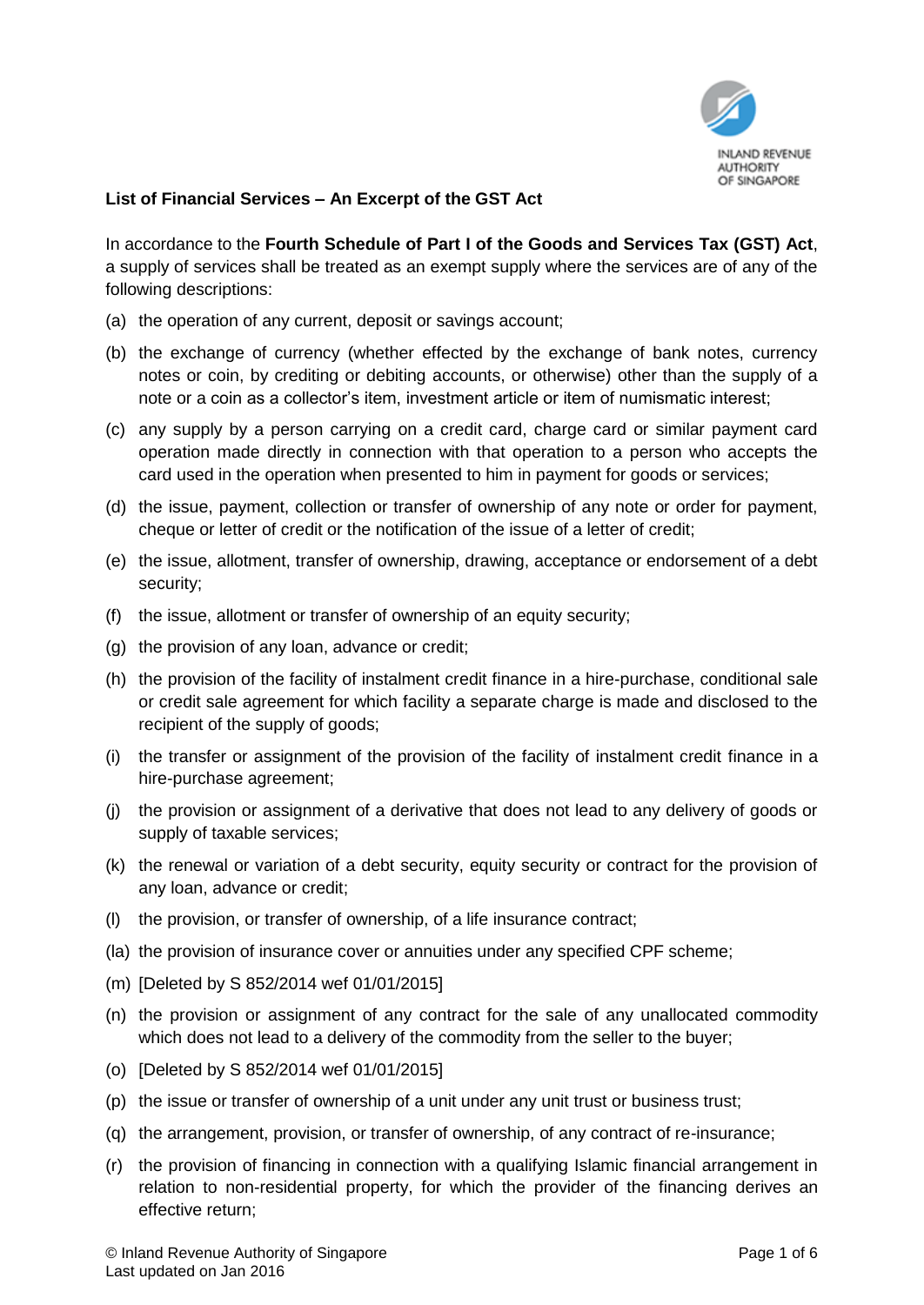- (ra) the provision of financing in connection with a qualifying Islamic financial arrangement in relation to an asset, for which the provider of the financing derives an effective return;
- (rb) the provision of financing in connection with a qualifying Islamic financial arrangement in relation to an asset which is jointly acquired by a provider of the financing and a purchaser, for which the provider of the financing derives an effective return;
- (rc) the provision of financing in connection with a qualifying Islamic financial arrangement in relation to the construction of an asset, for which the provider of the financing derives an effective return;
- (s) the issue or transfer of ownership of Islamic debt securities under an Islamic debt securities arrangement:
- (t) the provision of financing under an Islamic debt securities arrangement for which the provider of the financing derives an effective return;
- (u) the provision of financing by one bank to another bank under a qualifying Islamic agency arrangement.

## **Definition of terms**

"business trust" has the same meaning as in the Business Trusts Act (Cap. 31A); [S 676/2008 wef 01/01/2009]

"credit" includes —

- (a) the supply of credit by a person, in connection with a supply of goods or services by him, for which a separate charge is made and disclosed to the recipient of the supply of goods or services;
- (b) the discounting of any bill of exchange, promissory note, invoice or any similar instrument or debt security; and
- (c) the supply of credit by way of factoring of debts and forfaiting,

but excludes the supply of a credit card, charge card or similar payment card made to a cardholder for which a fee for joining or subscription is charged other than the provision of credit for which a separate charge in respect of interest is made and disclosed;

"debt security" means any interest in or right to be paid money that is, or is to be, owing by any person or any option to acquire any such interest or right but excludes a contract of insurance and an estate or interest in land, other than an estate or interest as mortgagee or chargeholder;

"derivative" means any financial instrument that derives its value from an underlying financial asset, index or other investment, and includes options, swaps and credit default swaps;

"effective return" means —

(a) in the case of a qualifying Islamic financial arrangement in relation to non-residential property in the circumstances described in paragraph  $(a)(ii)(A)$  of the definition of that arrangement, the difference between the price of the non-residential property sold by the provider of the financing to the purchaser over the cost of the non-residential property bought by the provider of the financing;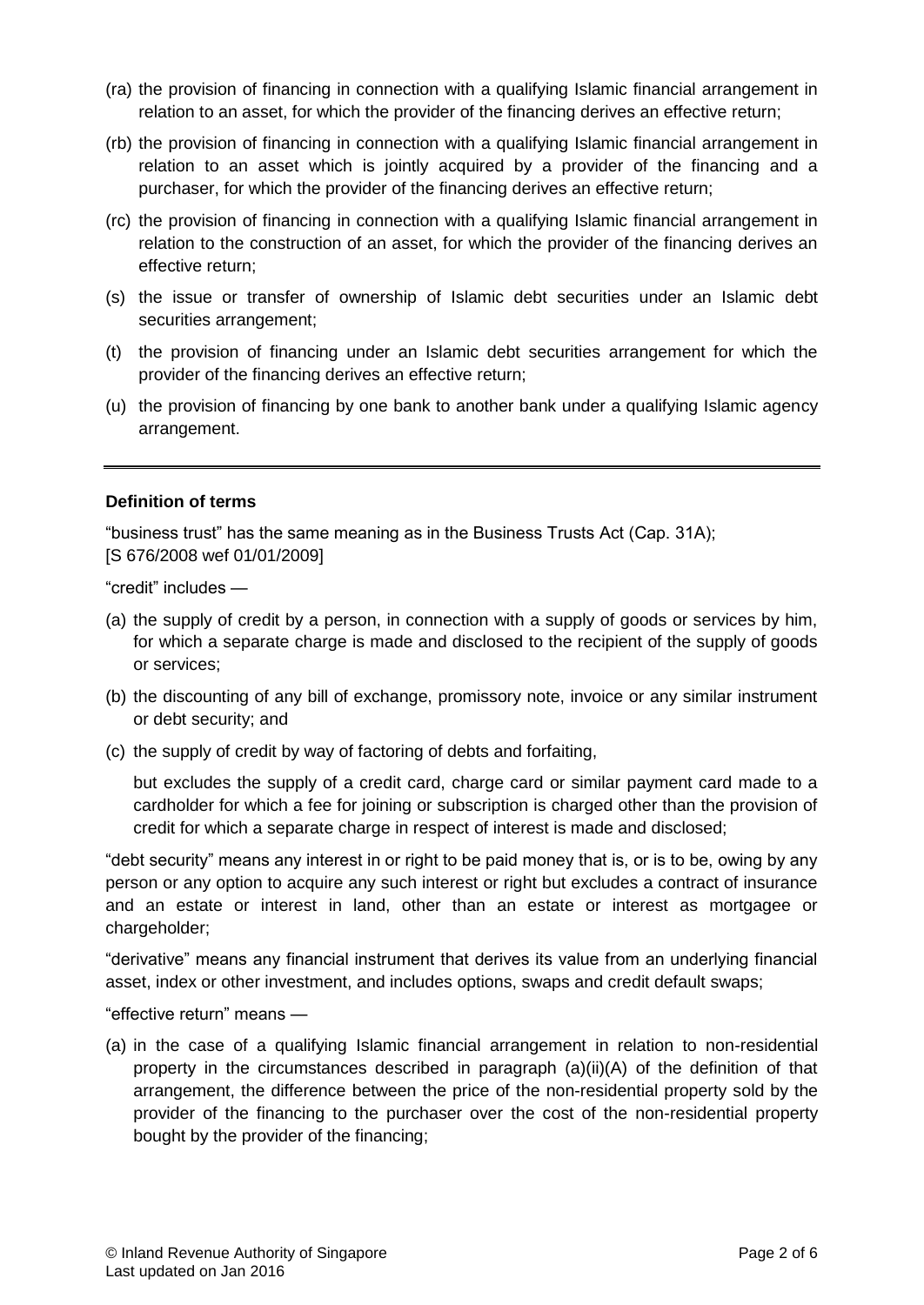- (b) in the case of a qualifying Islamic financial arrangement in relation to non-residential property in the circumstances described in paragraph (a)(ii)(B) of the definition of that arrangement, the difference between the total of the lease payments made by the purchaser over the cost of the non-residential property bought by the provider of the financing;
- (c) in the case of a qualifying Islamic financial arrangement in relation to an asset acquired by a provider of the financing, the difference between the price of the asset sold by the provider of the financing to the bank over the cost of the asset bought by the bank on behalf of the provider of the financing;
- (d) in the case of a qualifying Islamic financial arrangement in relation to an asset jointly acquired by a provider of the financing and a purchaser, the difference between the total amount of —
	- (i) the money payable by the purchaser for the interest in the asset belonging to the provider of the financing;
	- (ii) any lease payments for the lease of the asset;
	- (iii) any moneys payable for the subsequent use of any portion of the asset referred to in sub-paragraph (c)(v) of the definition of "qualifying Islamic financial arrangement", as may be applicable; and
	- (iv) any moneys payable in the event of an early termination of the arrangement referred to in sub-paragraph (c)(vi) of the definition of "qualifying Islamic financial arrangement", as may be applicable, and the money provided by the provider of the financing for the joint purchase of the asset;
- (e) in the case of a qualifying Islamic financial arrangement in relation to the construction of an asset where the asset is constructed or a comparable asset substituted therefor, the difference between the total amount of money payable by the purchaser for the asset or the comparable asset and the amount of money provided by the provider of the financing for the construction of the asset; and
- (f) in the case of an Islamic debt securities arrangement, the payments referred to in paragraph (b) of the definition of "Islamic debt securities;

"equity security" means any interest in or right to a share in the capital of a body corporate or any option to acquire any such interest or right but excludes a contract of insurance and an estate or interest in land, other than an estate or interest as mortgagee or chargeholder;

"Islamic debt securities" means debt securities and trust certificates —

- (a) which are endorsed by any *Shari'ah* council or body, or by any committee formed for the purpose of providing guidance on compliance with *Shari'ah* law; and
- (b) where the amounts payable from such securities and trust certificates are periodic and supported by a regular stream of receipts from underlying assets;

"Islamic debt securities arrangement" means an arrangement under which —

- (a) immovable properties in Singapore, or all or part of the beneficial interest therein, are acquired by a special purpose vehicle from a person (referred to in this definition as the originator) where the acquisition is funded through the issuance of Islamic debt securities by the special purpose vehicle;
- (b) the immovable properties are leased by the special purpose vehicle to the originator; and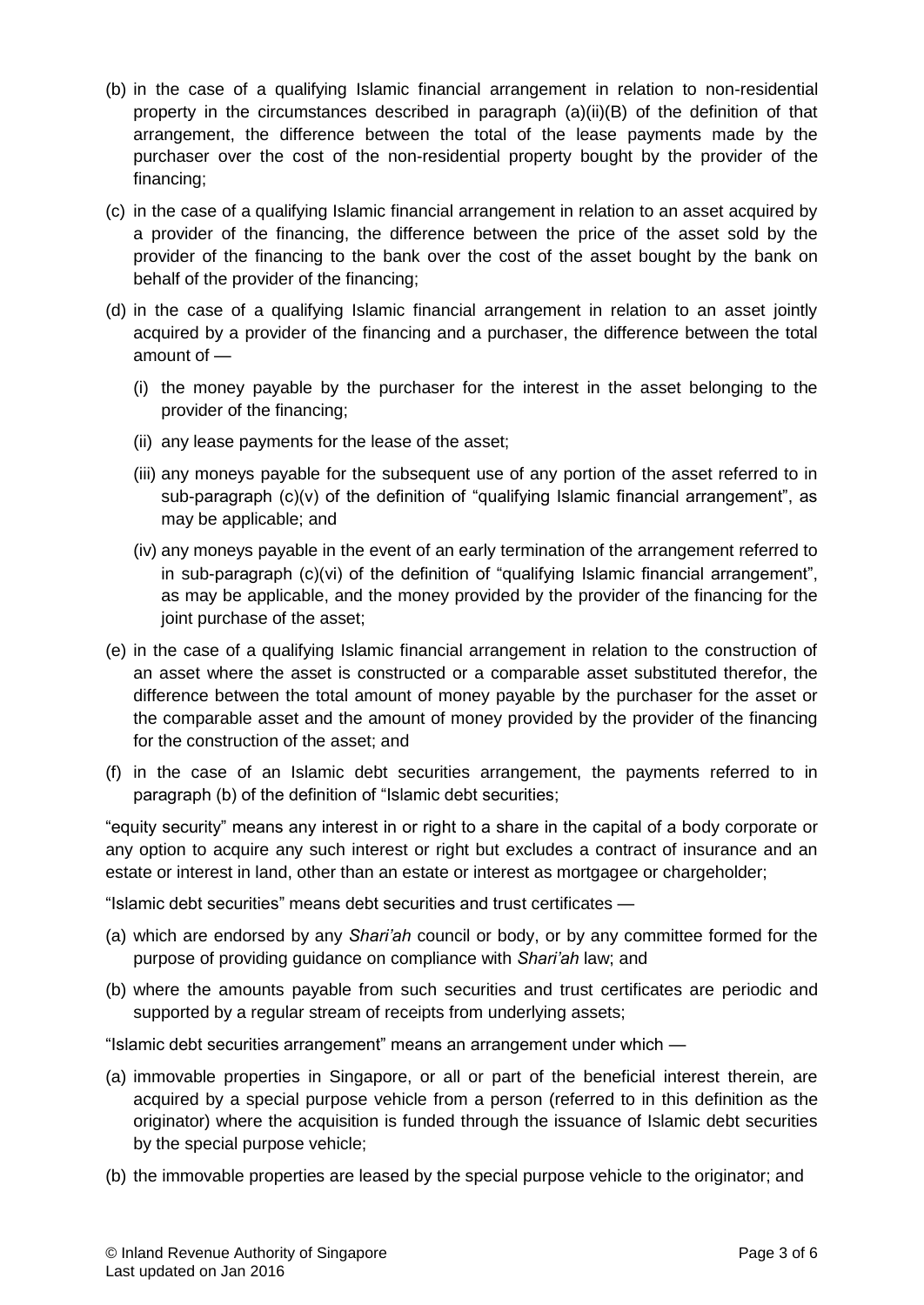(c) the immovable properties, or all or part of the beneficial interest therein referred to in paragraph (a), are re-acquired by the originator upon the maturity of the Islamic debt securities;

"life insurance contract" means a contract for the provision of a life policy within the meaning of the Insurance Act (Cap. 142);

"Monetary Authority of Singapore" means the Monetary Authority of Singapore established under section 3 of the Monetary Authority of Singapore Act (Cap. 186);

"non-residential property" means any land, building, flat or tenement other than any land, building, flat or tenement described in paragraph 2(a), (b) and (c) of Part I;

"qualifying Islamic financial arrangement" means an arrangement which is endorsed by any Shari'ah council or body or by any committee formed for the purpose of providing guidance on compliance with Shari'ah law, and —

- (a) in relation to non-residential property, is an arrangement that is entered into between a provider of the financing and a purchaser whereby —
	- (i) the provider of the financing acquires all or part of the beneficial interest in the nonresidential property from the seller with a view to selling the same to the purchaser; and
	- (ii) the provider of the financing
		- (A) immediately sells such beneficial interest to the purchaser (whether for consideration of a lump sum payment or instalment payments); or
		- (B) immediately leases such beneficial interest to the purchaser with an option for the purchaser to acquire the non-residential property;
- (b) in relation to an asset which is acquired by a provider of the financing, is an arrangement that is entered into between the provider of the financing and a bank whereby —
	- (i) the provider of the financing appoints the bank as an agent to acquire the asset on its behalf, with a view to selling the asset to the bank;
	- (ii) the provider of the financing immediately sells the asset to the bank (whether for consideration of a lump sum payment or instalment payments);
	- (iii) the bank immediately sells the asset to another person at the same price at which the asset was first acquired on behalf of the provider of the financing by the bank; and
	- (iv) the bank is not required to effect payment to the provider of the financing until after the asset is sold;
- (c) in relation to the asset which is jointly acquired by a provider of the financing and a purchaser, is an arrangement that is entered into between the provider of the financing and the purchaser whereby —
	- (i) the provider of the financing (or its agent) acquires partial interest in the asset with a view to selling its interest in the asset to the purchaser;
	- (ii) the provider of the financing (or its agent) sells its interest in the asset to the purchaser on a periodic basis for an amount of money determined at the start of the arrangement;
	- (iii) the provider of the financing (or its agent) leases the portion of its interest in the asset that has yet to be sold to the purchaser for an amount of money determined at the start of the arrangement;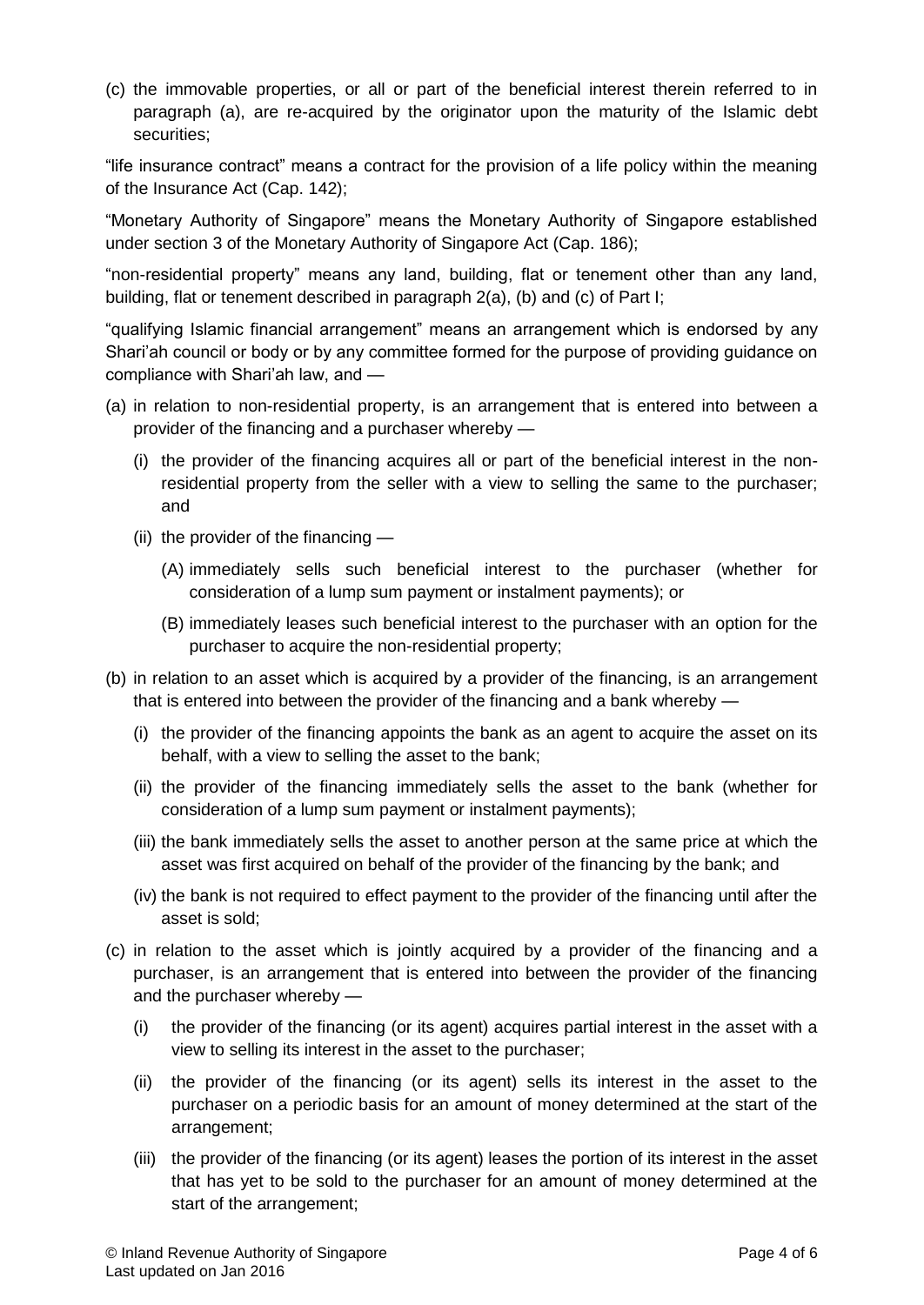- (iv) the provider of the financing (or its agent) appoints the purchaser, or a third party, to take on the obligations in connection with the use of the asset, including its maintenance and insurance;
- (v) in the event the asset is not in existence at the time of the joint purchase, and the provider of the financing (or its agent) leases the unsold portion of its interest in the asset to the purchaser, an amount of money may be paid by the purchaser to the provider of the financing (or its agent) for the subsequent use of that portion of the asset;
- (vi) in the event of an early termination of the arrangement, the purchaser purchases the remaining unsold portion of the interest in the asset belonging to the provider of the financing (or its agent) for an amount of money determined at the start of the arrangement;
- (vii) in the event the purchaser is unable to pay the amount of money in sub-paragraph (vi), the provider of the financing (or its agent) may sell the asset to a third party at a price lower than the outstanding amount payable by the purchaser; and
- (viii) the purchaser purchases the whole of the interest in the asset belonging to the provider of the financing (or its agent) upon the expiry of the arrangement and obtains full ownership of the asset;
- (d) in relation to the construction of an asset, is an arrangement that is entered into between a provider of the financing and a purchaser whereby —
	- (i) at the request of the purchaser and in accordance to the purchaser's specifications, the provider of the financing commissions the purchaser to construct an asset, for an amount of money, with a view to selling the completed asset to the purchaser;
	- (ii) either
		- (A) the provider of the financing (or its agent) leases the asset to the purchaser with an option for the purchaser to acquire the asset; or
		- (B) the purchaser undertakes to purchase the asset from the provider of the financing (or its agent) after the completed asset has been transferred to the provider of the financing in accordance with sub-paragraph (v)(A);
	- (iii) the purchaser procures the construction of the asset by a third party;
	- (iv) the provider of the financing (or its agent) makes periodic payments to the purchaser for the construction of the asset;
	- (v) one of the following events takes place:
		- (A) the purchaser transfers the ownership of the asset to the provider of the financing (or its agent) on a mutually agreed date on or after the completion of the construction of the asset by the third party;
		- (B) the purchaser returns all the periodic payments received to the provider of the financing (or its agent) and cancels the lease arrangement referred to in subparagraph (ii)(A); or
		- (C) the provider of the financing (or its agent) agrees to the substitution of the asset that is the subject of the lease arrangement in sub-paragraph (ii)(A) or the purchase undertaking in sub-paragraph (ii)(B) with a comparable asset, and the purchaser transfers the ownership of the comparable asset to the provider of the financing (or its agent), on a mutually agreed date;